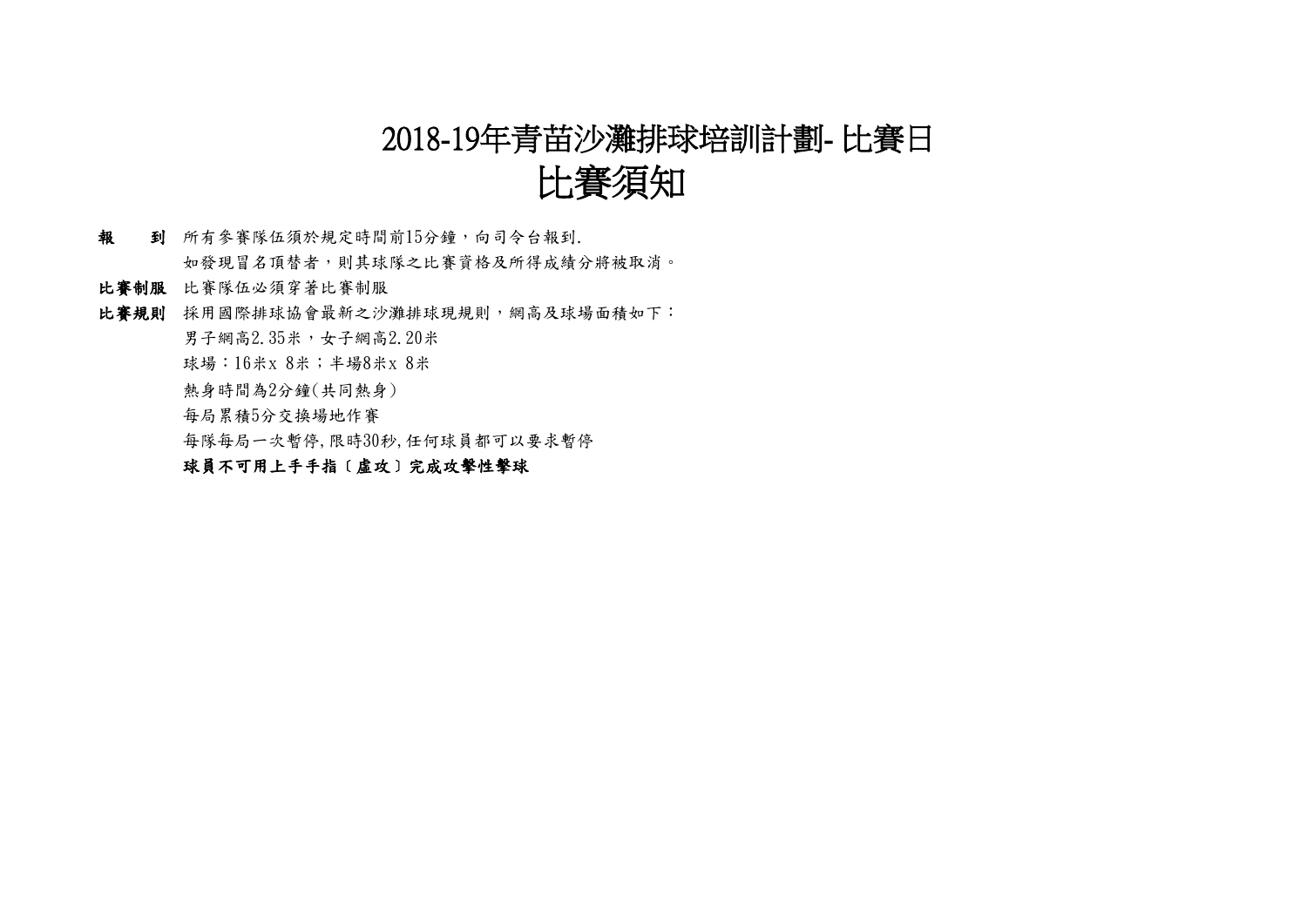#### Playing Schedule (Men's) 賽程表 (男子組) 8隊

|       |         | Match No.      | POOL | Group          |                 | <b>TEAMS</b> |                 |  |  |
|-------|---------|----------------|------|----------------|-----------------|--------------|-----------------|--|--|
| 時間    | 場地      | 比賽場號           | 分組   | Match No.      |                 | 對賽隊          |                 |  |  |
| 9:40  | Court A | 3              | A    | $\mathbf{1}$   | 安柱孖寶            | Vs           | TY5             |  |  |
| 10:00 | Court A | $\overline{4}$ | B    | $\mathbf{1}$   | 葵涌1             | Vs           | TY3             |  |  |
| 10:20 | Court A | 5              | A    | $\overline{2}$ | TY <sub>2</sub> | Vs           | 慢頭              |  |  |
| 10:40 | Court A | 6              | B    | $\overline{2}$ | TY1             | Vs           | TY4             |  |  |
| 11:00 | Court A | 7              | A    | 3              | 安柱孖寶            | Vs           | 慢頭              |  |  |
| 11:20 | Court A | 8              | B    | 3              | 葵涌1             | Vs           | TY4             |  |  |
| 11:40 | Court A | 9              | A    | $\overline{4}$ | TY <sub>2</sub> | Vs           | TY5             |  |  |
| 12:00 | Court A | 10             | B    | $\overline{4}$ | TY1             | Vs           | TY3             |  |  |
|       |         |                |      | Lunch          |                 |              |                 |  |  |
| 13:30 | Court A | 11             | A    | 5              | 慢頭              | Vs           | TY5             |  |  |
| 13:50 | Court A | 12             | B    | 5              | TY4             | Vs           | TY3             |  |  |
| 14:10 | Court A | 13             | A    | 6              | 安柱孖寶            | Vs           | TY <sub>2</sub> |  |  |
| 14:30 | Court A | 14             | B    | 6              | 葵涌1             | Vs           | TY1             |  |  |
| 14:50 | Court A | 15             |      | 四強             |                 | Vs           |                 |  |  |
| 15:10 | Court A | 16             |      | 四強             |                 | Vs           |                 |  |  |
| 15:30 | Court A | 17             |      | 季軍戰            |                 | Vs           |                 |  |  |
| 15:50 | Court A | 18             |      | 冠軍戰            |                 | Vs           |                 |  |  |
| 頒獎    |         |                |      |                |                 |              |                 |  |  |

註: 各場比賽時間只供參考,每場比賽將在該場地上一場比賽完成後立即進行,以確保整天比賽能順利完成,敬請各教練注意及安排有關球員的休息、用膳時間的安排<mark>。</mark>

分組表

|                 | 隊名              | 球員1 | 球員2 |
|-----------------|-----------------|-----|-----|
| A1              | 安柱孖寶            | 林浩瑋 | 龐灝泓 |
| $\overline{A2}$ | TY <sub>2</sub> | 李樂謙 | 黃海發 |
| A <sub>3</sub>  | 慢頭              | 許天朗 | 許天朗 |
| A <sub>4</sub>  | TY5             | 李智豪 | 吳暐霖 |
| B <sub>1</sub>  | 葵涌1             | 呂立賢 | 全業暢 |
| B <sub>2</sub>  | TY1             | 鍾皓聰 | 林逸朗 |
| B <sub>3</sub>  | TY4             | 斤子健 | 劉卓楠 |
| <b>B4</b>       | TY3             | 賴華軒 | 黃坤城 |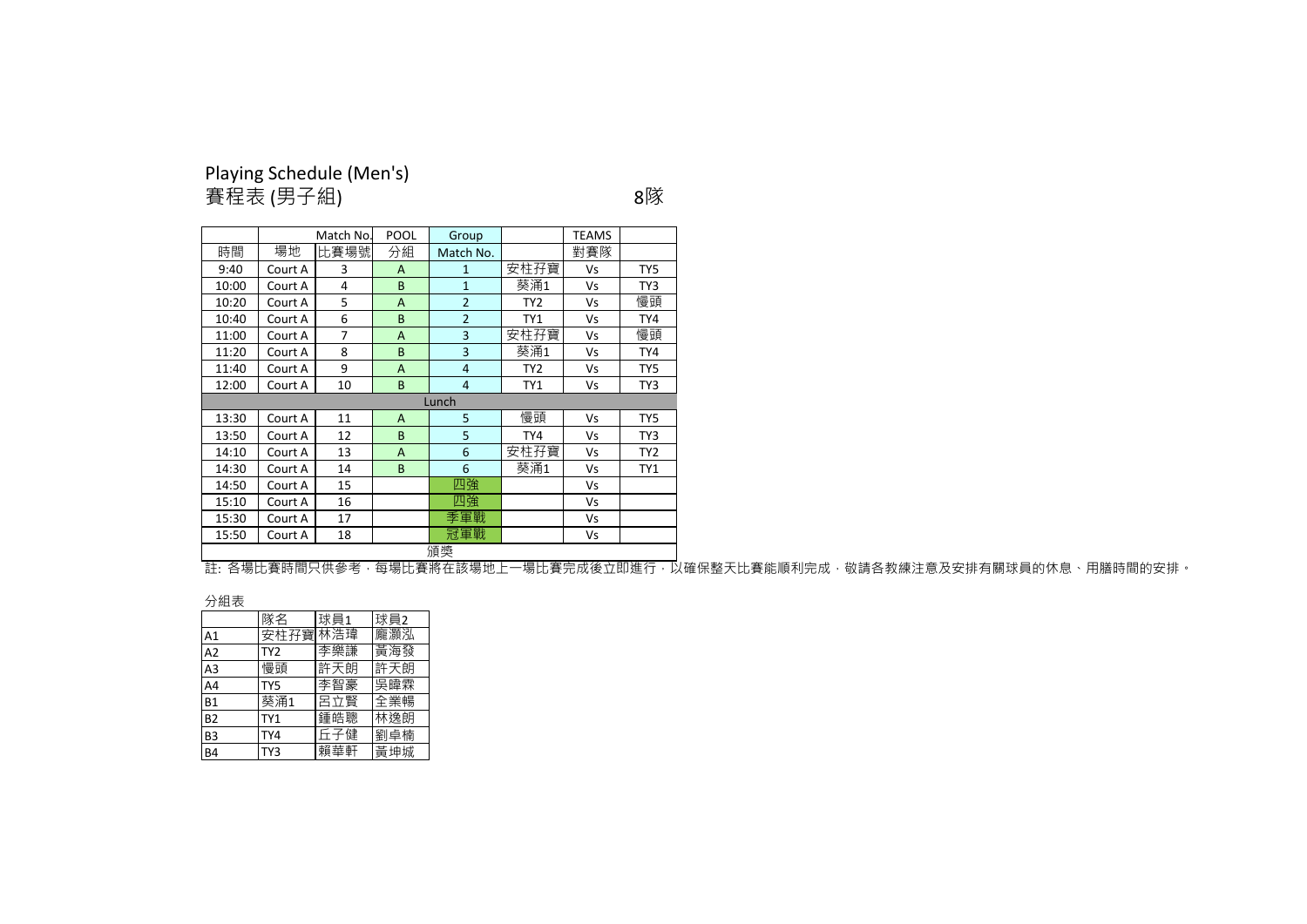### Playing Schedule (Women's) 賽程表 (女子組) 10隊

|       |         | Match No.      | <b>POOL</b>    | Group          |                 | <b>TEAMS</b> |                 |         | Match No.      | POOL         | Group          |                 | <b>TEAMS</b> |      |
|-------|---------|----------------|----------------|----------------|-----------------|--------------|-----------------|---------|----------------|--------------|----------------|-----------------|--------------|------|
| 時間    |         | 比賽場號           | 分組             | Match No.      |                 | 對賽隊          |                 |         | 比賽場號           | 分組           | Match No.      |                 | 對賽隊          |      |
| 9:00  | Court B | $\mathbf{1}$   | A              | $\mathbf{1}$   | 葵涌A             | <b>Vs</b>    | 彩虹道A            | Court A | $\mathbf{1}$   | $\mathsf{C}$ | $\mathbf{1}$   | 彩虹道B            | Vs           | 彩虹道D |
| 9:20  | Court B | $\overline{2}$ | B              | $\mathbf{1}$   | Error 404       | Vs           | Avengers        | Court A | $\overline{2}$ | C            | $\overline{2}$ | <b>INFINITY</b> | Vs           | 五香肉丁 |
| 9:40  | Court B | 3              | $\overline{A}$ | $\overline{2}$ | 雞仔隊             | <b>Vs</b>    | 彩虹道A            |         |                |              |                |                 |              |      |
| 10:00 | Court B | 4              | B              | $\overline{2}$ | 彩虹道C            | Vs           | Avengers        |         |                |              |                |                 |              |      |
| 10:20 | Court B | 5              | $\mathsf{C}$   | 3              | <b>INFINITY</b> | Vs           | 彩虹道D            |         |                |              |                |                 |              |      |
| 10:40 | Court B | 6              | $\mathsf{C}$   | 4              | 彩虹道B            | <b>Vs</b>    | 五香肉丁            |         |                |              |                |                 |              |      |
| 11:00 | Court B | 7              | A              | 3              | 葵涌A             | Vs           | 雞仔隊             |         |                |              |                |                 |              |      |
| 11:20 | Court B | 8              | B              | 3              | Error 404       | <b>Vs</b>    | 彩虹道C            |         |                |              |                |                 |              |      |
| 11:40 | Court B | 9              | $\mathsf{C}$   | 5              | 五香肉丁            | Vs           | 彩虹道D            |         |                |              |                |                 |              |      |
| 12:00 | Court B | 10             | C              | 6              | 彩虹道B            | <b>Vs</b>    | <b>INFINITY</b> |         |                |              |                |                 |              |      |
|       |         |                |                | Lunch          |                 |              |                 |         |                |              |                |                 |              |      |
| 13:30 | Court B | 11             |                | 飞              |                 | Vs           |                 |         |                |              |                |                 |              |      |
| 13:50 | Court B | 12             |                | 八強             |                 | <b>Vs</b>    |                 |         |                |              |                |                 |              |      |
| 14:10 | Court B | 13             |                | 八強             |                 | Vs           |                 |         |                |              |                |                 |              |      |
| 14:30 | Court B | 14             |                | 八強             |                 | Vs           |                 |         |                |              |                |                 |              |      |
| 14:50 | Court B | 15             |                | 四強             |                 | Vs           |                 |         |                |              |                |                 |              |      |
| 15:10 | Court B | 16             |                | 四強             |                 | <b>Vs</b>    |                 |         |                |              |                |                 |              |      |
| 15:30 | Court B | 17             |                | 季軍戰            |                 | Vs           |                 |         |                |              |                |                 |              |      |
| 15:50 | Court B | 18             |                | 冠軍戰            |                 | Vs           |                 |         |                |              |                |                 |              |      |
|       |         |                |                | 頒獎             |                 |              |                 |         |                |              |                |                 |              |      |

註: 各場比賽時間只供參考,每場比賽將在該場地上一場比賽完成後立即進行,以確保整天比賽能順利完成,敬請各教練注意及安排有關球員的休息、用膳時間的安排。

分組表

|                | 隊名              | 球員1 | 球員2 |
|----------------|-----------------|-----|-----|
| A1             | 葵涌A             | 尹美華 | 張敏儀 |
| A2             | 雞仔隊             | 黃樂欣 | 孫鉫善 |
| A3             | 彩虹道A            | 鄭詩敏 | 呂思敏 |
| <b>B1</b>      | Error 404       | 張詠欣 | 劉雨莊 |
| <b>B2</b>      | 彩虹道 C           | 李麗如 | 劉詠文 |
| B3             | Avengers        | 蔡綺琳 | 徐詩琳 |
| C1             | 彩虹道B            | 馬曉瑩 | 吳采兒 |
| C <sub>2</sub> | <b>INFINITY</b> | 黃梓晴 | 陳鳳寶 |
| C <sub>3</sub> | 五香肉丁            | 賴焯琳 | 梁卓怡 |
| C4             | 彩虾道D            | 鄭芷穎 | 洪茵榆 |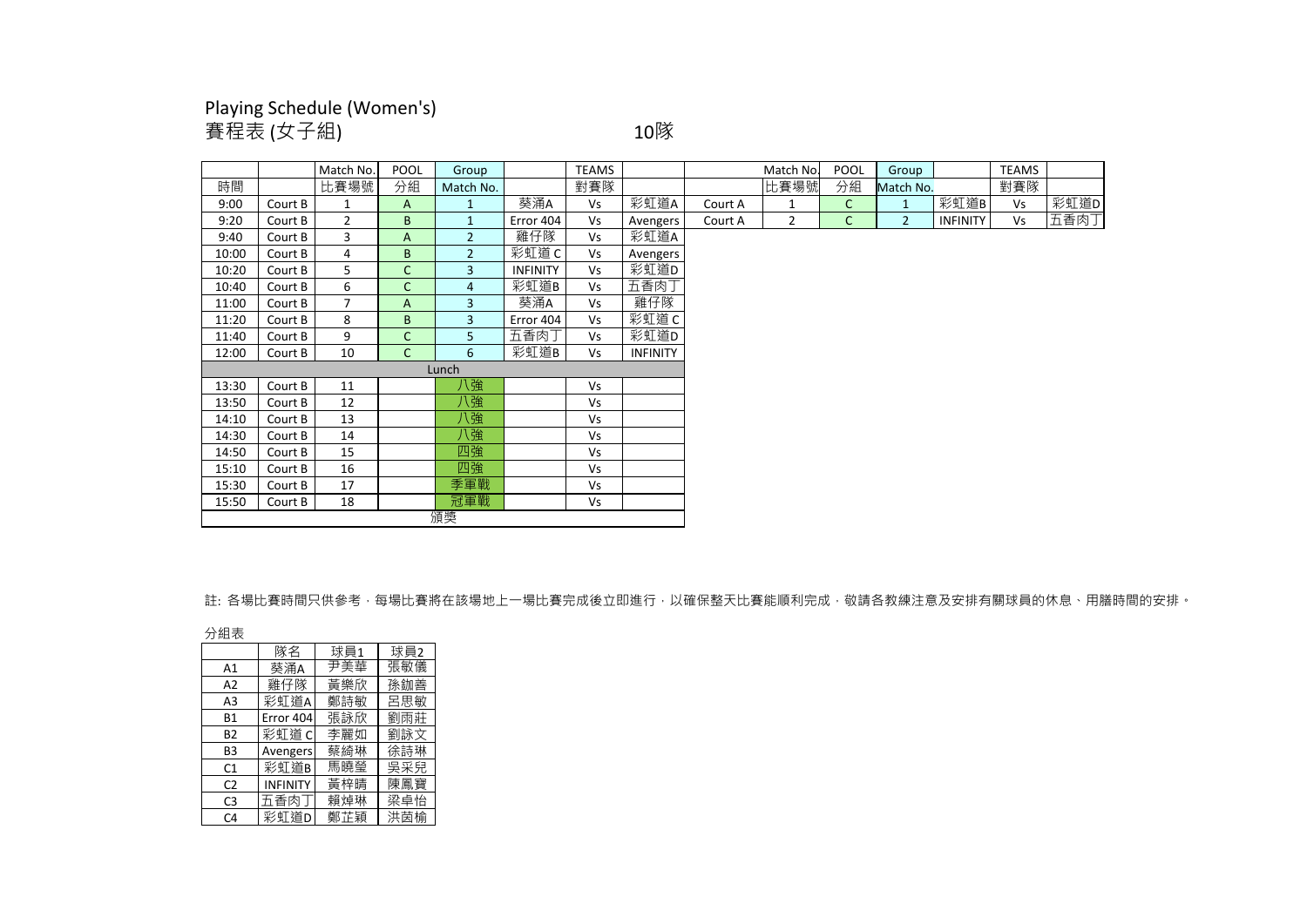# Playing Schedule (Men's)

賽程表 (男子組) 4隊

|       |         | Match No.      | <b>POOL</b>    | Group          |                | <b>TEAMS</b> |                |           |                 |     |     |
|-------|---------|----------------|----------------|----------------|----------------|--------------|----------------|-----------|-----------------|-----|-----|
| 時間    | 場地      | 比賽場號           | 分組             | Match No.      |                | 對賽隊          |                |           |                 |     |     |
| 9:00  | Court A | $\mathbf{1}$   | $\mathsf{C}$   | $\mathbf{1}$   | C <sub>1</sub> | <b>Vs</b>    | C <sub>4</sub> | 分組表       |                 |     |     |
| 9:20  | Court A | $\overline{2}$ | $\mathsf{C}$   | $\overline{2}$ | C <sub>2</sub> | <b>Vs</b>    | C <sub>3</sub> |           | 隊名              | 球員1 | 球員2 |
| 9:40  | Court A | 3              | A              | $\mathbf{1}$   | A1             | <b>Vs</b>    | A4             | A1        | 安柱孖寶            | 林浩瑋 | 龐灝泓 |
| 10:00 | Court A | $\overline{4}$ | B              | $\mathbf{1}$   | <b>B1</b>      | <b>Vs</b>    | <b>B4</b>      | A2        | TY <sub>2</sub> | 李樂謙 | 黃海發 |
| 10:20 | Court A | 5              | $\overline{A}$ | $\overline{2}$ | A2             | <b>Vs</b>    | A3             | A3        | 慢頭              | 許天朗 | 許天朗 |
| 10:40 | Court A | 6              | B              | $\overline{2}$ | <b>B2</b>      | <b>Vs</b>    | <b>B3</b>      | A4        | TY5             | 李智豪 | 吳暐霖 |
| 11:00 | Court A | $\overline{7}$ | A              | $\overline{3}$ | A1             | <b>Vs</b>    | A <sub>3</sub> | <b>B1</b> | 葵涌1             | 呂立賢 | 全業暢 |
| 11:20 | Court A | 8              | B              | 3              | <b>B1</b>      | <b>Vs</b>    | B <sub>3</sub> | <b>B2</b> | TY1             | 鍾皓聰 | 林逸朗 |
| 11:40 | Court A | 9              | A              | 4              | A2             | <b>Vs</b>    | A4             | <b>B3</b> | TY4             | 丘子健 | 劉卓楠 |
| 12:00 | Court A | 10             | B              | 4              | <b>B2</b>      | <b>Vs</b>    | <b>B4</b>      | <b>B4</b> | TY3             | 賴華軒 | 黃坤城 |
|       |         |                |                | Lunch          |                |              |                |           |                 |     |     |
| 13:30 | Court A | 11             | A              | 5              | A3             | <b>Vs</b>    | A4             |           |                 |     |     |
| 13:50 | Court A | 12             | B              | 5              | <b>B3</b>      | <b>Vs</b>    | <b>B4</b>      |           |                 |     |     |
| 14:10 | Court A | 13             | $\overline{A}$ | 6              | A1             | <b>Vs</b>    | A2             |           |                 |     |     |
| 14:30 | Court A | 14             | B              | 6              | <b>B1</b>      | <b>Vs</b>    | <b>B2</b>      |           |                 |     |     |
| 14:50 | Court A | 15             |                | 四強             |                | <b>Vs</b>    |                |           |                 |     |     |
| 15:10 | Court A | 16             |                | 四強             |                | <b>Vs</b>    |                |           |                 |     |     |
| 15:30 | Court A | 17             |                | 季軍戰            |                | <b>Vs</b>    |                |           |                 |     |     |
| 15:50 | Court A | 18             |                | 冠軍戰            |                | <b>Vs</b>    |                |           |                 |     |     |
|       |         |                |                | 頒獎             |                |              |                |           |                 |     |     |

| 隊名              | 球員1 | 球員2     |
|-----------------|-----|---------|
|                 |     | 龐灝泓     |
| TY <sub>2</sub> | 李樂謙 | 黃海發     |
| 慢頭              | 許天朗 | 許天朗     |
| TY5             | 李智豪 | 吳暐霖     |
| 葵涌1             | 呂立賢 | 全業暢     |
| TY1             | 鍾皓聰 | 林逸朗     |
| TY4             | 丘子健 | 劉卓楠     |
| TY3             | 賴華軒 | 黃坤城     |
|                 |     | 安柱孖寶林浩瑋 |

賽事採用2局正負得分決勝制,每局11分制,小組賽每勝一場得3分,每負一場得0分,得分率較高者勝。每局均設deuce,不設上限。 如兩局正負得分相同(e.g. 11:8, 8:11), 即時進入黃金一分, 由上一球勝方發球, 先取一分者勝該場。 每累積5分交換場地作賽

每隊每局一次暫停,限時30秒,只有隊長方可要求暫停。不設技術暫停。